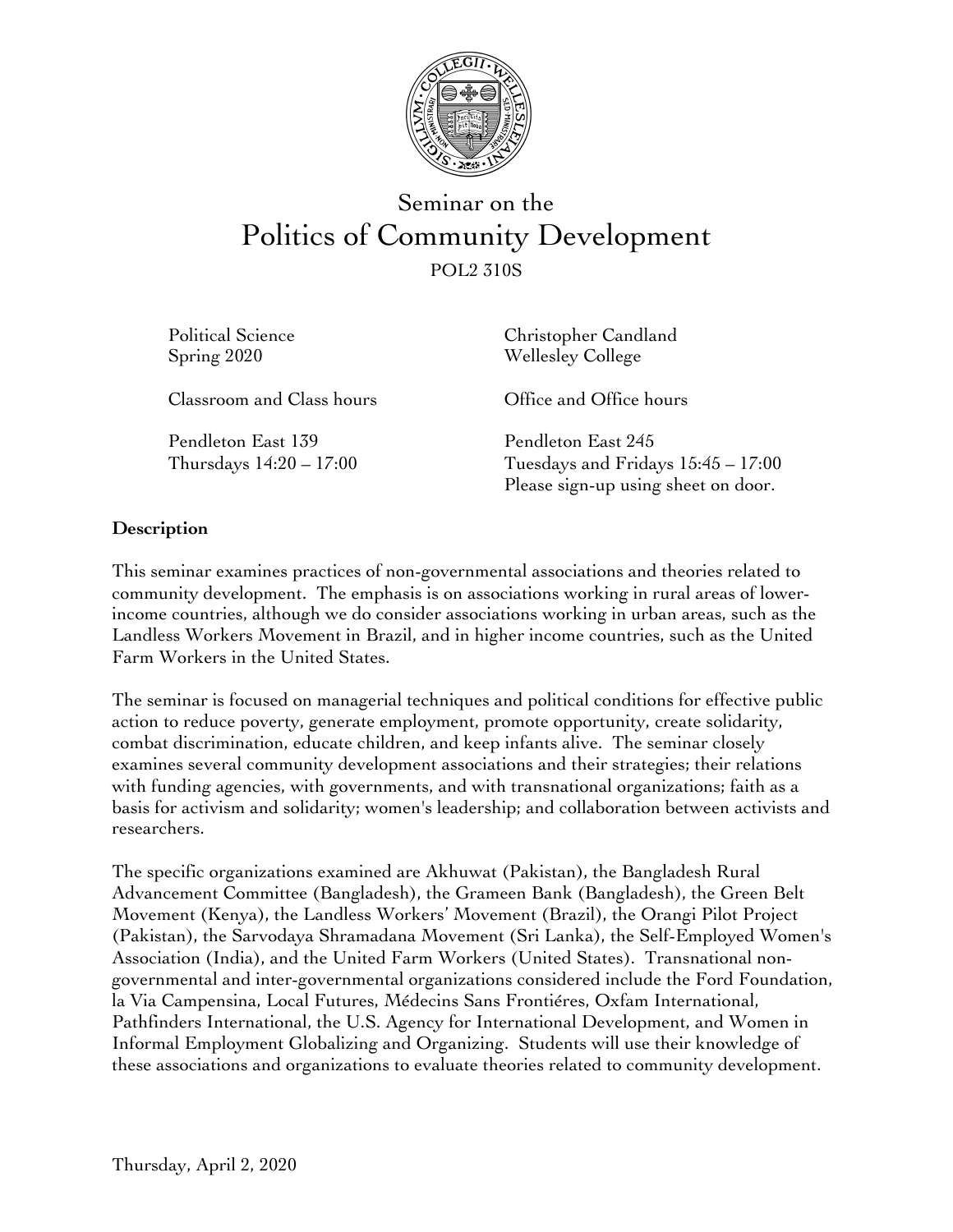## **Format**

Preparation for and participation in class discussion is essential.

Class discussion during ten of our thirteen class meetings will be led by groups of three students; these groups will meet to review the reading and design learning objectives and teaching methods for their class and the class discussion. The group will prepare and distribute to the class a discussion paper.

## **Requirements and Assignments**

Careful reading and engagement with other students are the two most important course requirements. By the end of the day before class, please answer the study questions found in the syllabus below. Also, please come to class prepared to discuss those questions and the questions posed by the weekly discussion paper. Those leading class discussion may give additional assignments for their classes.

Assignments include (1) two of these co-authored, short discussion papers; (2) leadership in guiding two class discussions; (3) brief responses to study questions; (4) informed participation in class discussion, including helpful suggestions on other students' final paper projects; and (5) a final paper.

## **Leading Class Discussions**

During the first class, you will select in rank topics on which you're interested in guiding discussion. I will make assignments that best match preferences and post these to the Sakai course conference. Groups will have 60 to 75 minutes of class time.

You will need to complete the week's reading and to then meet with your group one full week before your class. Then, you will need to meet with me, after class, from 5:00 until 5:30 on a class Thursday before your class, for me to hear and approve your class plan.

Groups are to write a lesson plan, of no more than one page, with definitions, activities, questions, assignments, and any other elements that might be helpful, and to post that to the Sakai course conference by the end of the day on the Sunday before your class. To reinforce learning, groups will compose and post to the Sakai course conference by the end of the day on Wednesday before the following class, a one page summary of learning objectives. The group will review these and lead reflection for 10-15 minutes.

## **Responses to Study Questions**

You are required to post on our Sakai electronic conference **answers to these questions by 6:00 pm on the Wednesday before the relevant class**. Please read others' responses in preparation for class discussion.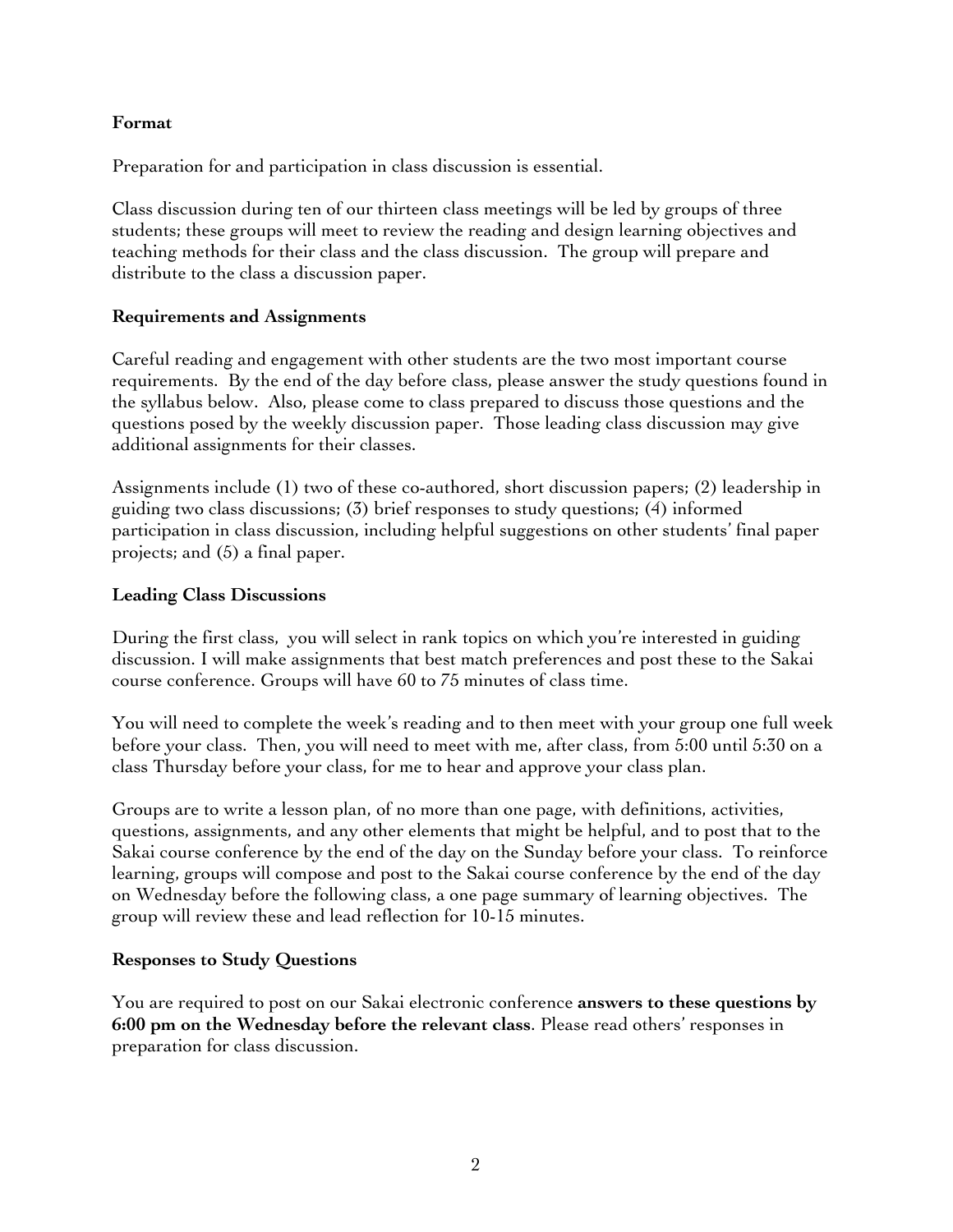## **Final Project**

You have a choice of two options for your final project: (1) conceiving of, analyzing and researching (with an emphasis on your analysis) and writing a final paper or (2) conceptualizing a plan and completing the forms for a  $501(c)3$ , as a non-partisan, non-profit under the U.S. Internal Revenue Code.

## **Option One - Paper and Proposals**

The final paper must be fewer than 4,000 words (about 16 pages), and double-spaced. This word count includes quotations but not the endnotes or the bibliography. Please follow the guidelines below on paper design, writing style, and citation format.

**Paper proposals are due by 4.00 pm on Monday, April 27**. The proposal is not graded, but it is required. The proposal is a description of the project in no more than 500 words, excluding sources. The proposal must articulate a single, focused question that the paper will address, note the importance of addressing that question, justify the method or methods that will be used, and list the sources that have been identified. Proposal must be approved before students complete and submit their papers. The proposal and paper are to be sent to me, at ccandlan@ wellesley.edu, as an attachment to an email in .doc (not a .docx or .pdf) format.

## **Final papers are due by 4.00 pm on Friday, May 15**.

## **Option Two - Forming a 501(c) 3**

The option of establishing a  $501(c)3$  entails explaining the mission and vision, organizational design, social base, funding relations, government and political party and political candidate and office holder relations, leadership selection mechanism, and envisioned leadership qualities, among other important dimensions. Students will decide the state in which to register, explain why, and complete fully the appropriate registration forms. These must be completed properly for full credit. Students who choose this option will need to read Mark Warda's *How to Form a Non-Profit Corporation*, Naperville: Sphinx Publishing, 2004 and complete the forms therein.

If you aim to form a 501(c)3 as your final project, you must have my approval by **Wednesday, April 15 by 4.00 pm**. You will need to summarize your association and its aims and post these to the Sakai conference by **4.00 pm on Monday, April 27** for the discussion of final projects in the last class, on Thursday, May 7. The 501(c)3 forms and accompanying material are due by **4.00 pm on Friday, May 15**.

## **Authorship and Plagiarism**

Ideas, and the words that are used to express them, are authored. The writing that you submit under your name must be your original work. You are encouraged to seek others' assistance with your ideas and writing. You are permitted to ask others to read drafts of your work and to make suggestions related to content and grammar and style. You are not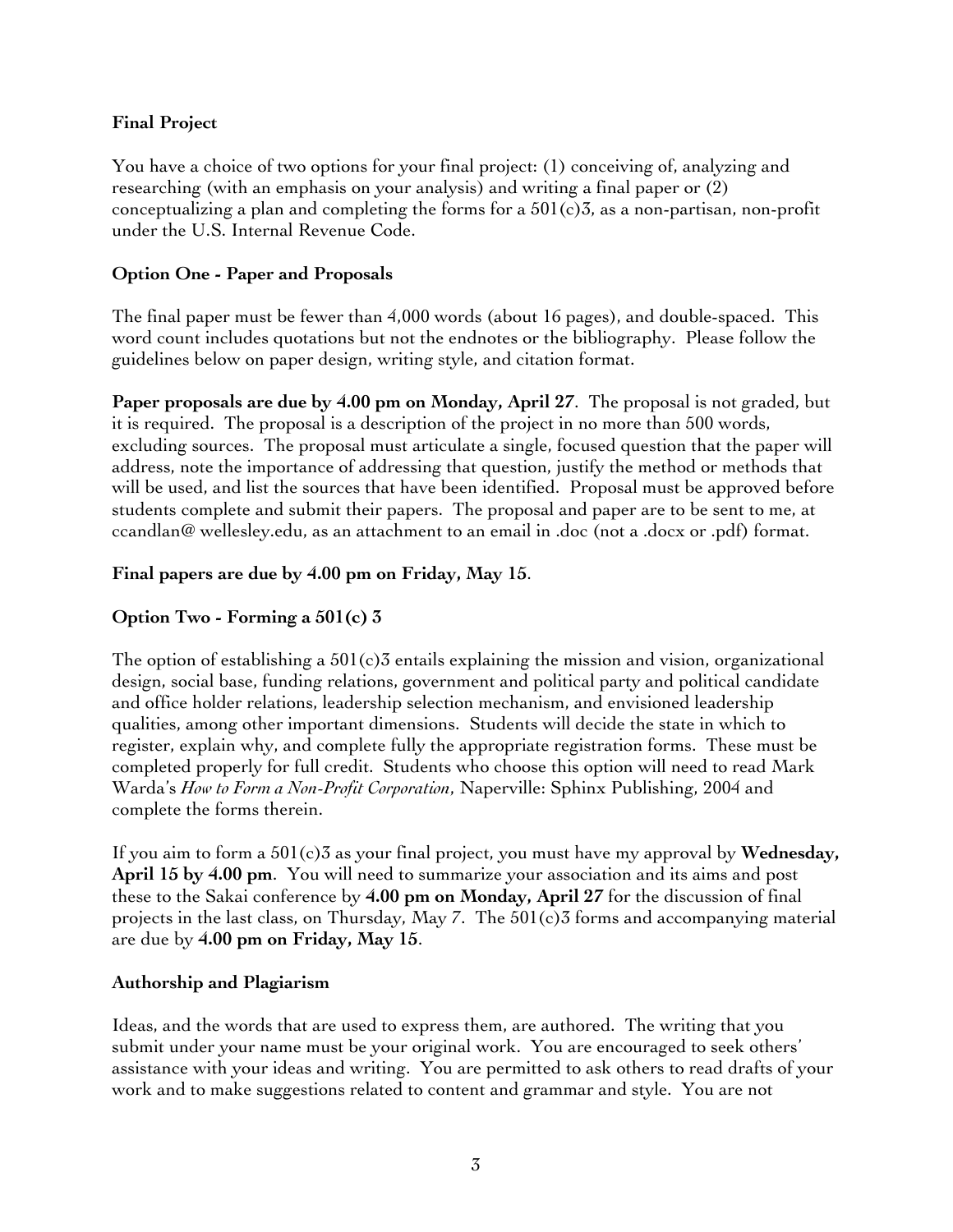permitted to allow others to edit your work for you.

Ideas exist because of someone's effort, however independent words might appear on the printed page. To represent another's ideas or words as your own, even if paraphrased, is a form of theft. Carefully citing all sources of ideas and words in your writing protects you from the charge of plagiarism. Carefully citing all sources of ideas and words in your writing also impresses your reader with the research and authority that you bring to your subject.

## **Grading**

Each discussion paper and each guided discussion is worth 10% of the final grade. The quality of class participation throughout the semester, including the classes in which we discuss final projects, is worth 20% of the final grade. The final project is worth 40% of the final grade.

# **Reading**

There is a great deal of reading. You will need to commit to 10 hours per week for reading. You will need to start reading straight away, and not let up, because there are some weeks that have more than you can do in a week. To stay ahead will require real effort.

All reading is available on the Sakai course conference or through links on the electronic version of the syllabus, which is on our Sakai course conference.

## **Accommodations**

I encourage students who might be eligible for ability-related accommodations to discuss with James Wice, Director of Disability Services  $(x2434)$ , and me within the first two weeks of the semester.

## **Holidays**

I encourage students who might participate in religious holidays that will effect participation in the course to discuss with me within the first two weeks of the semester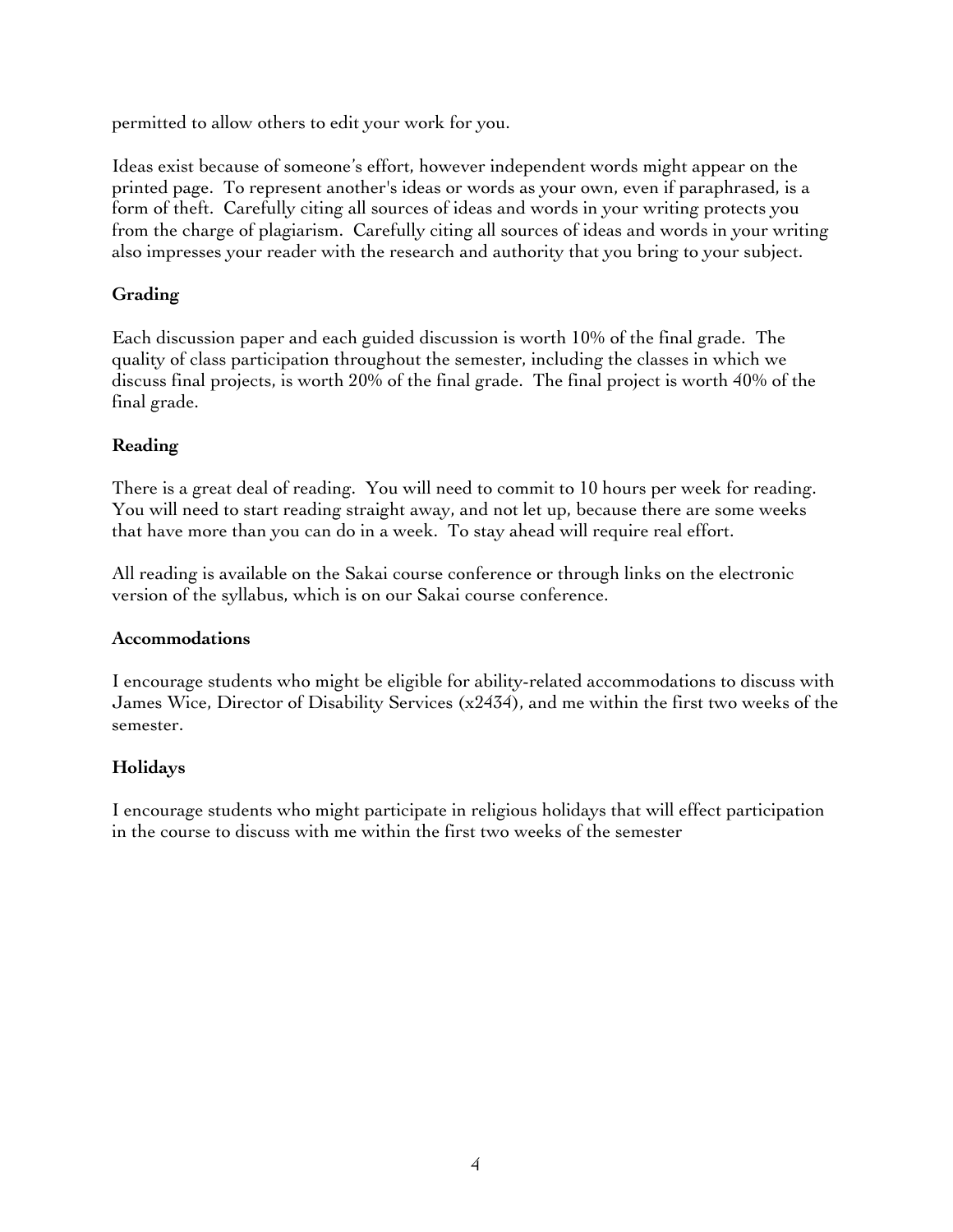#### **Class Schedule**

Thursday, January 30 **1. Course Introduction and Self Introductions**

Thursday, February 6 **2. What is Development? How Is Poverty Produced?**

Seabrook, "Development and Economics" and "Development and Human Needs" (Seabrook 1993: 7-22 and 199-204) Farmer, "On Suffering and Structural Violence," (2003: 29-50, 270-277) PROSHIKA, *Stories for the Livelihoods of the Extreme Poor Study,* (PROSHIKA 2003: 1-45) UNDP, *Human Development Report 2019*, (UNDP 2019)

Study Questions:

What is the relationship between development and poverty? Is poverty produced? What exactly is "the common ruin that unites both the beneficiaries and the victims of the capitalist scheme of things"? (Seabrook 1993) Why does Paul Farmer focus on suffering rather than poverty? What are the dominant features of structural violence as Farmer describes it? What are the major vulnerabilities faced by the people whose lives are profiled by PROSHIKA? How does the United Nations Development Program (UNDP) conceptualize poverty?

Thursday, February 13 **3. How Can We Understand Rural Poverty?**

Lipton, "The Rural Skill Drain" and "What Can Be Done?" (Lipton 1977: 259-269, 405-409 and 328-352, 421-423) Chambers, "Rural Poverty Unperceived" and "Integrated Rural Poverty" (Chambers 1983: 2-27 and 103-139) Dalrymple, "Green Revolution," (Dalrymple 2001: 337-338) Hickel, "The True Extent of Global Poverty and Hunger" (2016: 749-767)

Study Question: What are the major obstacles that scholars from urban or advanced capitalist countries face when trying to understand poverty in rural settings?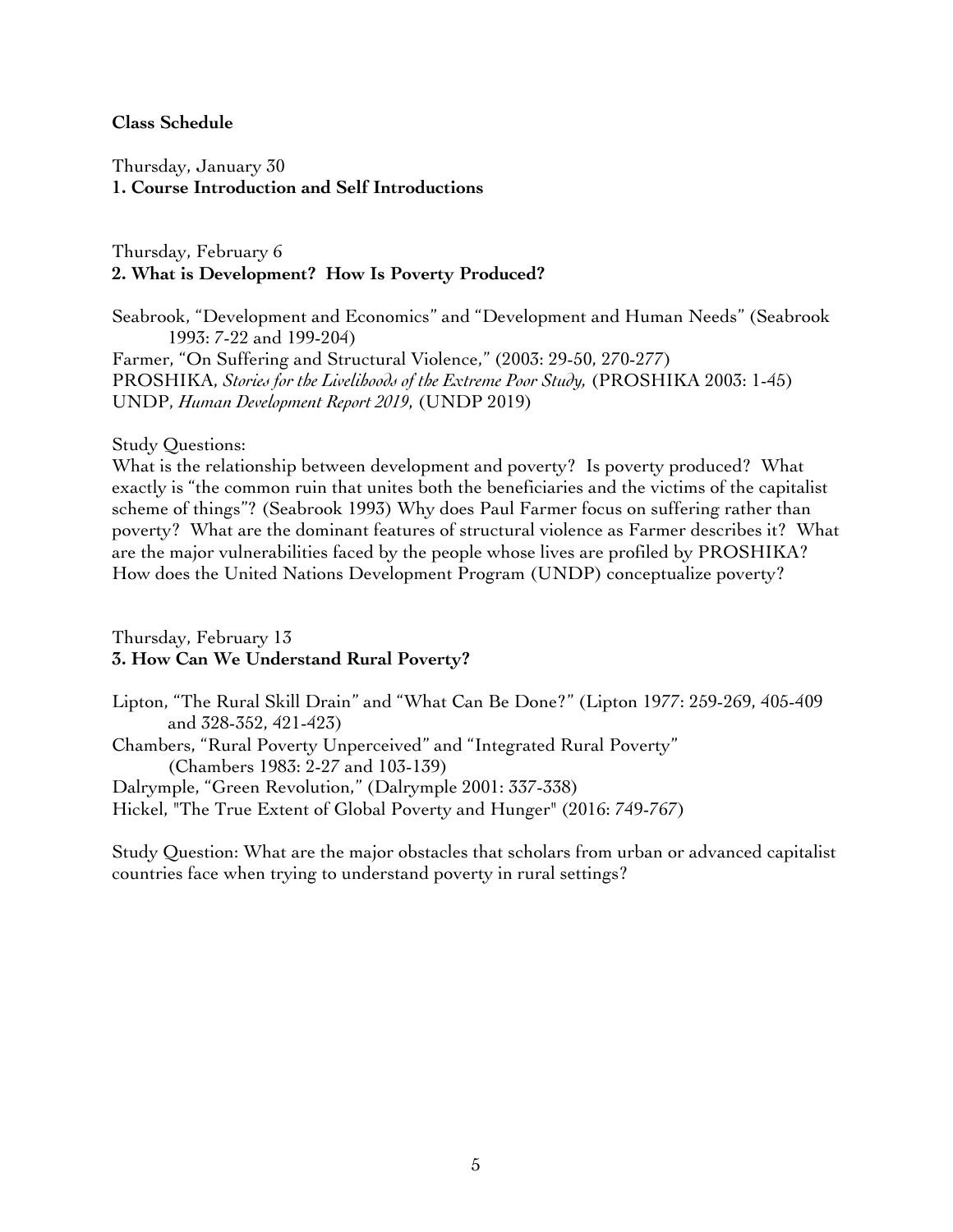Thursday, February 20

#### **4. What is the Relationship between Gender, Informality, and Poverty?**

- Rose, "SEWA: Women in Movement" and "Women's Cooperatives: A Lever for Change" (Rose 1992: 15-35 and 202-243)
- Fernando, "Nongovernmental Organizations, Micro-Credit, and Empowerment of Women" (Fernando and Heston 1997: 150-177)
- Benería, "The Informal Sector and the Vicious Circle of Poverty" (Benería 2003: 108-120)
- Vanek, Chen, Carré, Heintz and Hussmanns, *Statistics on the Informal Economy: Definitions, Regional Estimates and Challenges*, (WIEGO 2014: 5-31) available here
- Coffey, Revollo, Harvey, Lawson, Butt, Piaget, Sarosi and Thekkudan, *Time to Care*, (Oxfam 2020: 9-49) available here

Study Question: What is the relationship between gender, informality, and the production of poverty?

Thursday, February 27 **5. Why Do Individuals Form Communities?**

Vinayak, "Time for Teamwork" (Vinayak 1997: 10)

- Portes and Sensenbrenner, "Embeddedness and Immigration: Notes on the Social Determinants of Economic Action" (Portes and Sensenbrenner 1993: 1320-1350)
- Grouch, Gerges, Segal, and Grouch, "The Grassroots Londolozi Model of African Development: Social Empathy in Action" (Grouch, Gerges, Segal, and Grouch 2012: 154-177)
- Bowles and Gintis, "The Sociobiology of Human Cooperation" (Bowles and Gintis 2011: 46- 78)
- Candland, "Civil Society" and ""Social Capital" (Krieger 2013: 194-197 and 369-370) here and here

Bano, "Revisiting the Collective Action Dilemma" (Bano 2012: 1-27)

Uphoff, "The Rehabilitation of Altruism and Cooperation" (Uphoff 1992: 327-356)

Uphoff, "Social Energy as an Offset to Equilibrium" (Uphoff 1992: 357-387)

Study question: Why do individuals form communities?

## Thursday, March 5 **6. How Do Community Development Organizations Work?**

Ekins, "Development by People" (Ekins 1992: 112-138)

- Uphoff, Esman, Krishna, "Table 1.1: Rural Development Cases Documented in Reasons for Hope" and "Table 1.2: Additional Rural Development Experiences Considered in Reasons for Success" (Uphoff, Esman, Krishna 1998: 12-18)
- Carroll, "Tending to the Grassroots" (Carroll 1992: 9-24)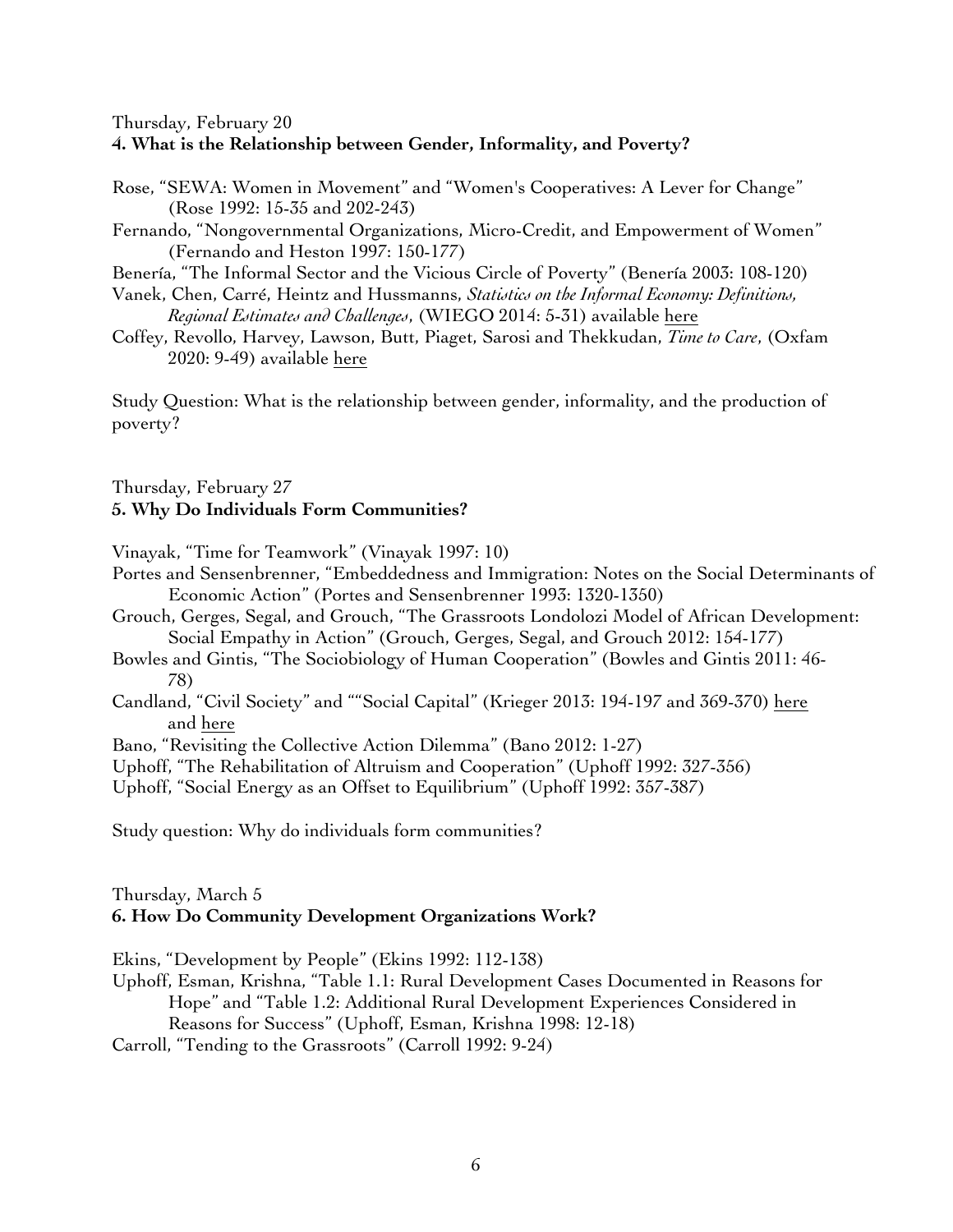1. Akhuwat (Pakistan)

Friends of Akhuwat, *Akhuwat: Microfinance with a Difference* (Friends of Akhuwat: 2008: 1-83) Zaidi, "Institutional Review" (Zaidi nd: 1-38)

2. Grameen Bank (Bangladesh)

Ekins, "The Grameen Bank" (Ekins 1992: 122-124)

- Yunus, "The Grameen Bank Story: Rural Credit in Bangladesh" (Krishna, Uphoff, and Esman 1997: 9-24)
- Fernando, "Nongovernmental Organizations, Micro-Credit, and Empowerment of Women" (Fernando and Heston 1997: 150-177)

3. Bangladesh Rural Advancement Committee (BRAC) (Bangladesh)

Ekins, "Bangladesh Rural Advancement Committee" (Ekins 1992: 116-118)

- Abed with Chowdhury, "The Bangladesh Rural Advancement Committee: How BRAC Learned to Meet Rural People's Needs Through Local Action" (Krishna, Uphoff, and Esman 1997: 41-56)
- Buckland, "Social Capital and Sustainability of NGO Intermediated Development Projects in Bangladesh" (Buckland 1998: 236-248)

4. Self-Employed Women's Association (SEWA) (India)

- Rose, "SEWA: Women in Movement" and "Women's Cooperatives: A Lever for Change" (Rose 1992: 15-35 and 202-243)
- SEWA, "We, the Self-Employed" (SEWA 2005) access at: http://www.sewa.org/newsletter/newsletter3.html

Study question: What are the different ways in which micro-credit works in empowering people through the above?

Thursday, March 12 **No Class - College asked students to consider departing campus Informal / Optional Meeting**

Thursday, March 19 **No Class - Public health break Informal / Optional Meeting**

Thursday, March 26 **No Class - Spring Break**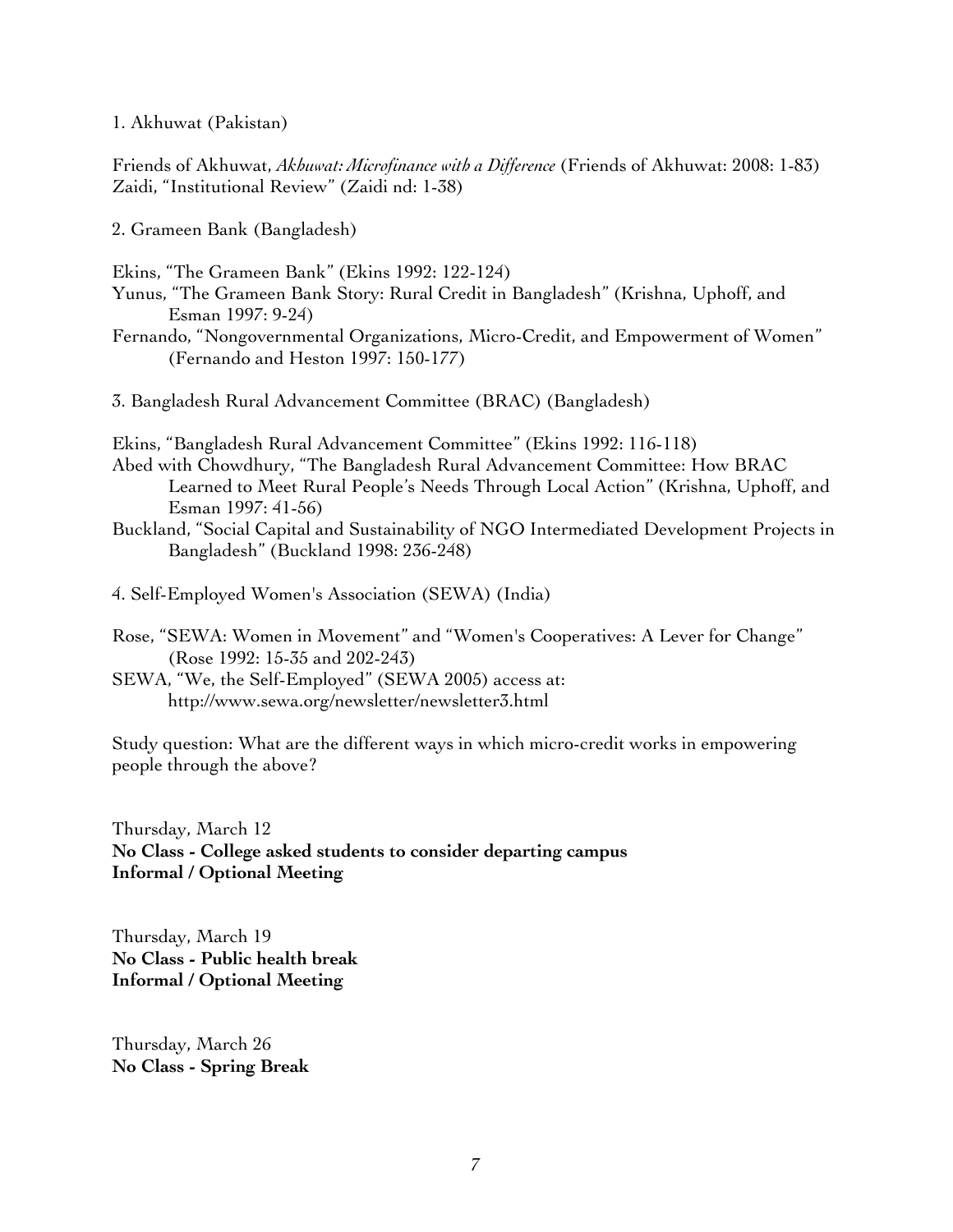## Thursday, April 2 **7. How Do Community Development Organizations Work?**

5. Orangi Pilot Project (Pakistan)

Ekins, "Orangi Pilot Projects" (Ekins 1992: 188-192)

Khan, "The Orangi Pilot Project: Uplifting a Periurban Settlement near Karachi, Pakistan" (Krishna, Uphoff, and Esman 1997: 25-40)

6. Landless Workers Movement (Brazil)

Pahnke, "Working with the Past: Incorporating Public Policy, Religion, and Prior Movement Tactics" (Pahnke 2018: 87-123)

Pahnke, "Dilemas and Challenges when Confronting an 'Allied Government' (Pahnke 2018:157-192)

- Cha, Rein, and Ross, "Land for the People: Brazil's Landless Workers' Movement" (Cha, Rein, and Ross 2015: 52-57)
- Valtmeyer and Petras, "The Social Dynamics of Brazil's Rural Landless Workers' Movement" (Valtmeyer and Petras 2001: 79-83)
- 7. Green Belt Movement (Kenya)

Ekins, "Green Belt Movement" (Ekins 1992: 151-152)

Ndegwa, "The Green Belt Movement" (Ndegwa 1996: 81-107)

Aubrey, "Research Findings: A Barrage of Contradictions" (Aubrey 1997: xiv-xviii and 108- 142)

Maathai, "Beginnings" and "Rise Up and Walk" (Maathai 2007: 1-28 and 277-290)

Merton and Dater, *Taking Root: The Vision of Wangari Maathai* (Merton and Dater 2008: video)

8. Sarvodaya Shramadana Movement (Sri Lanka)

Ekins, "Contrasts in Development" (Ekins 1992: 100-110)

Macy, "The Sarvodaya Shramadana Movement," "Religion and the Goals of Development," and "The Monk in Community Development" (Macy 1983: 21-50, 64-73 and 90-99)

Perera, "In Unequal Dialogue with Donors: The Experience of the Sarvodaya Shramadana Movement" (Hulme and Edwards 1997: 156-167)

Ariyaratna, *Collected Works* (with Candland)

9. The United Farm Workers

- Gunckel, "Building a Movement and Constructing Community: Photography, the United Farm Workers, and El Malcriado" (Gunckel 2016)
- "Ceasar's Last Fast" (video in the Sakai course conference Media folder) California Department of Labor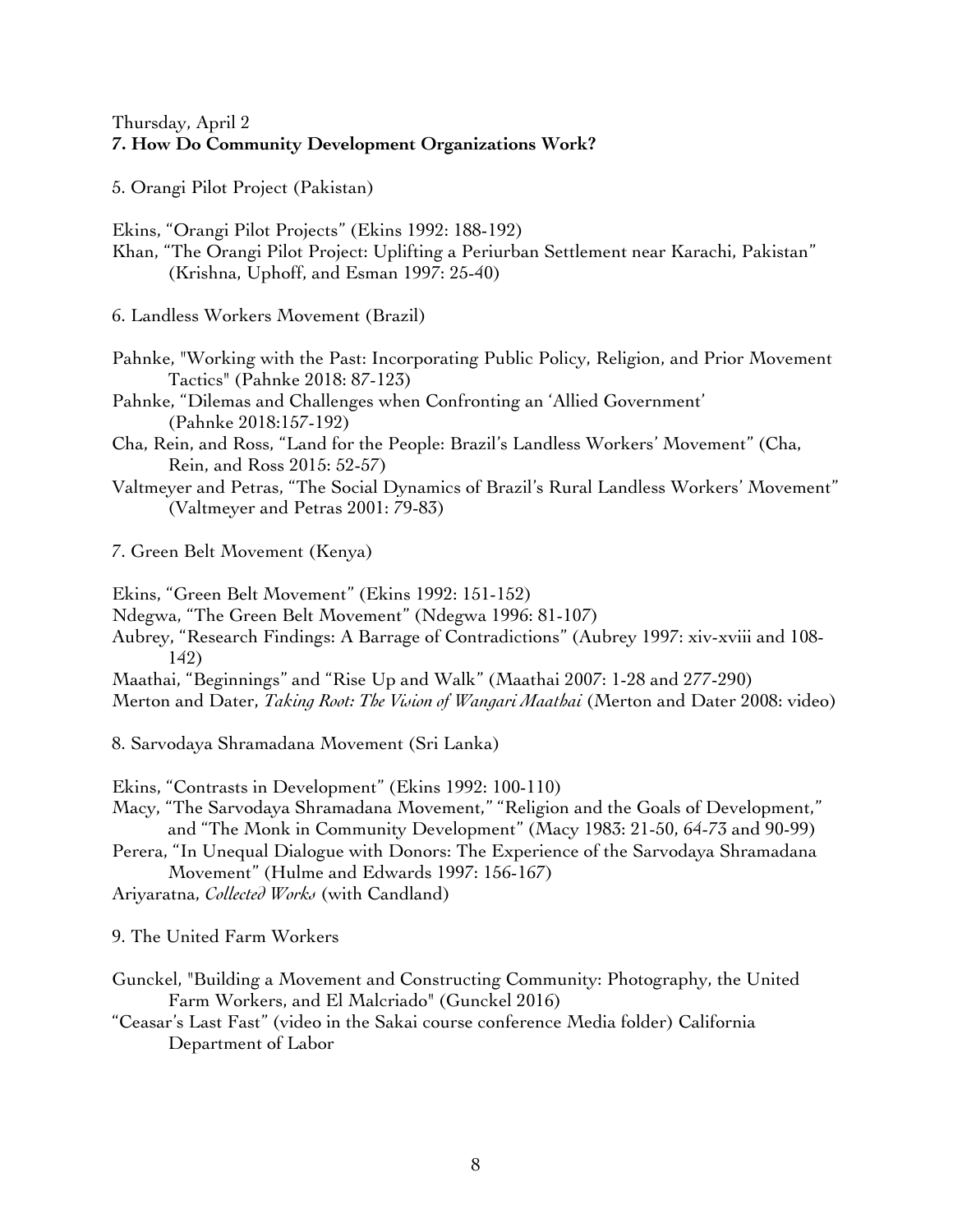#### Thursday, April 9 **8. How Do Community Development Work with Funders and Governments?**

Sanyal, "NGOs' Self-Defeating Quest for Autonomy" (Fernando and Heston 1997: 21-32) Burger and Owens "Receive Grants or Perish? The Survival Prospects of Ugandan Non-Governmental Organisations" (Burger and Owens 2013: 1284-1298) Najam**, "**The 3C's of NGO-Government Relations: Confrontation, Complementarity, Collaboration" (Najam 2000: 379-396) Clark, "Relationships Between NGOs and Governments" (Clarke 1991: 64-69) Uphoff, Esman, Krishna, "Dealing with Government and Politics" (Uphoff, Esman, Krishna 1998: 175-195)

Intelligence Bureau, "Impact of NGOs on Development" (Intelligence Bureau 2014: 1-21)

Study question: Why do political parties including ruling political parties (i.e., governments) often consider non-governmental organizations as threats?

## Thursday, April 16 **9. What is the Relationship of Leadership and Participation to Organizational Learning?**

- Uphoff, Esman, Krishna, "Learning Process and Assisted Self-Reliance," "Initiation and Leadership," and "Local Organizations and Participation" (Uphoff, Esman, Krishna 1998: 19-87)
- Fowler, "Regeneration through Learning" (Fowler 2000: 137-145)
- Warren, "Leadership Development: Participation and Authority in Consensual Democracies" (Warren 2001: 211-238, 297-302)

Study question: What organizational structures are most conducive to 'organizational learning'?

## Thursday, April 23 **10. Can Foreign Funders and Local Implementers Be Authentic Partners?**

Uphoff, Esman, Krishna, "Utilization of External Assistance" and "Success and Sustainability" (Uphoff, Esman, Krishna 1998: 157-174 and 196-217) Petras, "NGOs: In The Service of Imperialism" (Petras 1999: 429-441) Fowler, "Authentic NGDO Partnership" (Fowler 1998: 137-159) Bano, "Why Does Aid Break Down Cooperation?" (Bano 2012: 119-142)

Study question: In what ways can funding undermine community?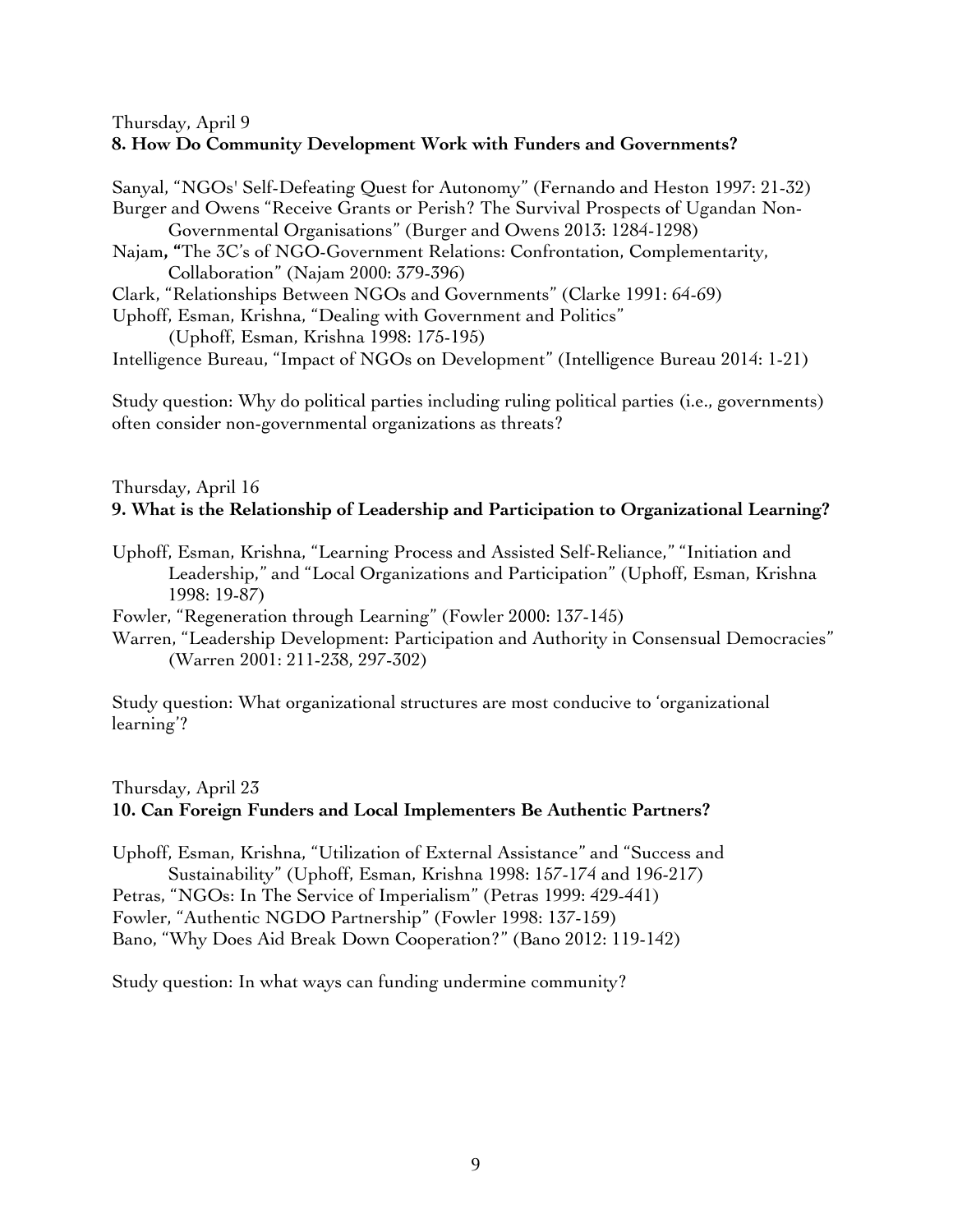## Thursday, April 30 **11. How Does the Management of Information Effect Community Development Organizations?**

Uphoff, Esman, Krishna, "Management, Planning, and Implementation," "Technology and Training," and "Information as a Management Tool" (Uphoff, Esman, Krishna 1998: 88-156)

Fowler, "Mobilizing Non-Financial Resources" (Fowler 2000: 68-79)

Wijayaratna and Uphoff, "Farmer Organization in Gal Oya: Improving Irrigation Management in Sri Lanka" (Krishna, Uphoff, and Esman 1997: 166-183)

Uphoff, "The Rehabilitation of Altruism and Cooperation" (Uphoff 1992: 327-356)

Uphoff, "Social Energy as an Offset to Equilibrium" (Uphoff 1992: 357-387)

Study question: What organizational structures are most conducive to participation?

## **Note: Class on May 6 is an extra and optional class.**

## Thursday, May 6 **12. Why is Faith Important to Collective Action?**

- Candland, "Faith as Social Capital: Religion and Community Development in Southern Asia" (Candland 2000: 355-374) here
- Candland and Nurjanah, "Women's Empowerment through Islamic Organizations" (Tyndale 2006: 1-12)
- Klaiber, "The Catholic Church, Moral Education, and Citizenship in Latin America" (Klaiber 2010: 407-420)

Study question: Why is faith important to collective action?

**Note:** Final paper proposals are due by **4.00 pm on Monday, April 27.** Please send an electronic copy to me as an email attachment in .doc format and post to the Sakai course conference. You are to read others' proposals and to come to class with helpful suggestions on others' projects.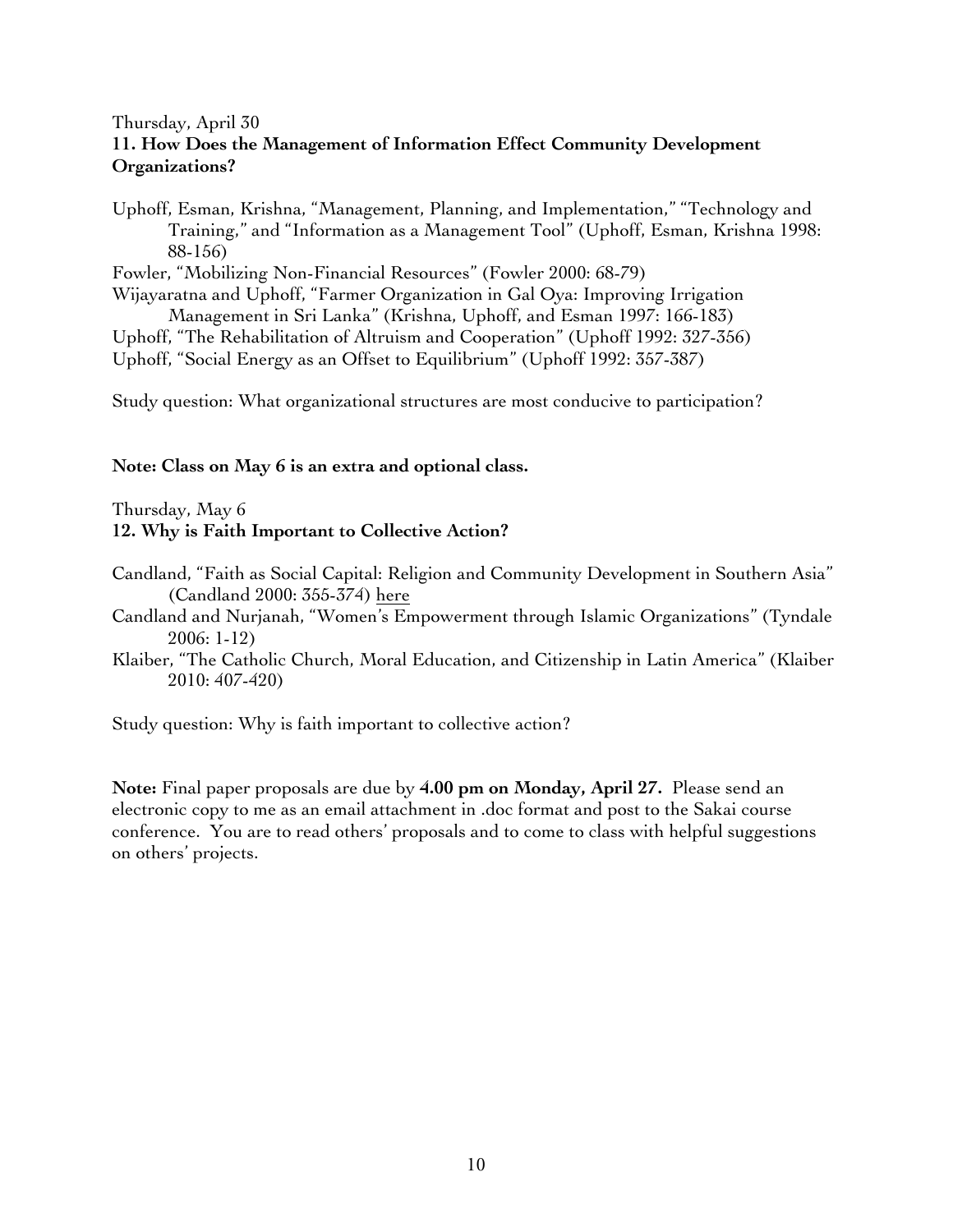#### **Note: Class on May 13 is an extra and optional class.**

Thursday, May 13 **13. Discussion of Paper Proposals** 

Between April 30 and May 7, please read others' paper proposals and NGO profile and come to class – on May 7 from 15.20 EST to 17.00 EST – with helpful suggestions on others' projects and be ready to take notes on others' helpful suggestions on your project.

**Note:** Final papers are due by Friday, May 15 at 4.00 pm. Please send to me an electronic copy in word format (.doc).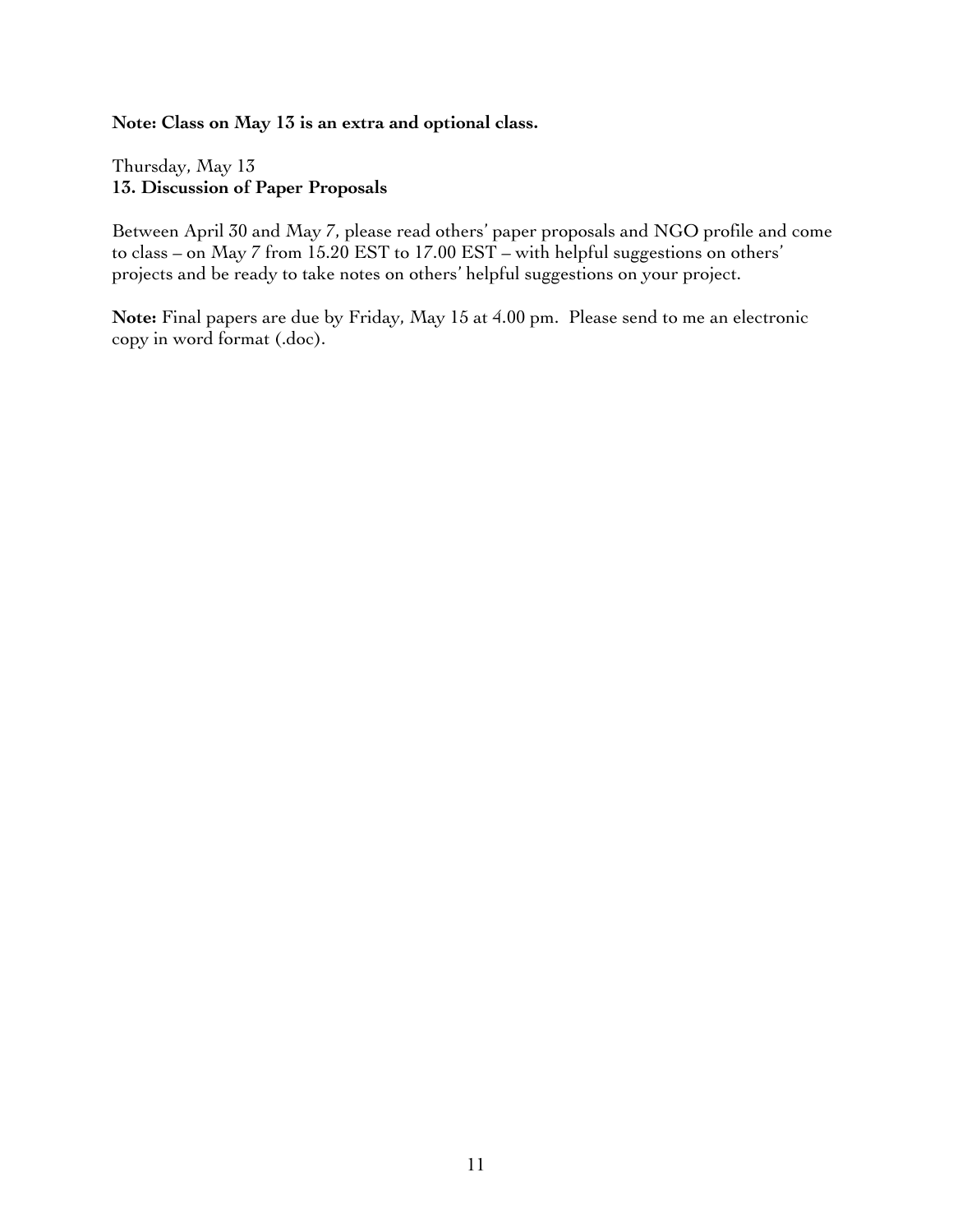#### **Bibliography**

Included here are full references to seminar reading and works that might be useful in preparing for class and writing papers.

- Adams, Frank, with Myles Horton, *Unearthing Seeds of Fire: The Idea of Highlander*, Winston-Salem: John F. Blair Publishers, 1975
- Ae, Yuesoh Sma, and Muhamasukree Masaning, "Empty Seas, Empty Nets: Two Fishermen's Account of Their Livelihood," Snigda Vallabhaneni and Kathryn Cook, eds., Srisompob Jitpiromsri, trans., (mimeograph), 2000
- Anderson, Benedict O. G., *Imagined Communities: Reflections on the Origin and Spread of Nationalism*, London: Verso, 1983
- Arndt, H. W., *Economic Development*, Chicago: University of Chicago Press, 1987
- Aubrey, Lisa, *The Politics of Development Cooperation: NGOs, Gender and Partnership in Kenya*, New York: Routledge, 1997
- Attwood, D. W., and B. S. Baviskar, *Who Shares? Co-operatives and Rural Development*, Oxford: Oxford University Press, 1988
- Bano, Masooda, *Breakdown in Pakistan: How Aid is Eroding Institutions for Collective Action*, Stanford: Stanford University Press, 2012
- Barnett, Michael, *Empire of Humanity: A History of Humanitarianism*, Ithaca: Cornell University Press, 2011
- Barrett, Christopher, "Idea Gaps, Object Gaps, and Trust Gaps in Economic Development," *The Journal of Developing Areas*, 31: 4, (Summer 1997), 553-568
- Bebbington, Anthony, "Social Capital and Rural Intensification: Local Organizations and Islands of Sustainability in the Rural Andes," *Geographical Journal*, (July 1997), 163: 2, 189-197
- Bhatt, Ela, Armaity Desai, R. Thamarajakshi, Mrinal Pande, and Jaya Arunchalam, *Shramshakti: A Summary of the Report of the National Commission on Self-Employed Women and the Informal Sector*, Amedabad: Self-Employed Women's Association, 1989
- Boris, Elizabeth, and Eugene Steuerle, *Nonprofits and Government*, Washington, D.C. Center for Nonprofits and Philanthropy, Urban Institute: 1999
- Bower, C. A., *Educating for an Ecologically Sustainable Culture: Rethinking Moral Education, Creativity, Intelligence, and Other Modern Orthodoxies*, Albany: State University of New York Press, 1995
- Bowles, Samuel, and Herbert Gintis, *A Cooperative Species: Human Reciprocity and Its Evolution*, Princeton: Princeton University Press, 2011
- Buckland, Jerry, "Social Capital and Sustainability of NGO Intermediated Development Projects in Bangladesh," *Community Development Journal*, 33: 3, (July 1998), 236-248
- Burger, Ronelle, and Trudy Owens, "Receive Grants or Perish? The Survival Prospects of Ugandan Non-Governmental Organisations, *Journal of Development Studies*, February 2013
- Brown, L. David, and Darcy Ashman, "Participation, Social Capital, and Intersectoral Problem Solving: African and Asian Cases," *World Development*, 24: 9, (September 1996), 1467-1479
- Candland, Christopher, "Civil Society" in Joel Krieger, ed., *Oxford Companion to the Politics of the World*, New York: Oxford University Press, 2013, 194-196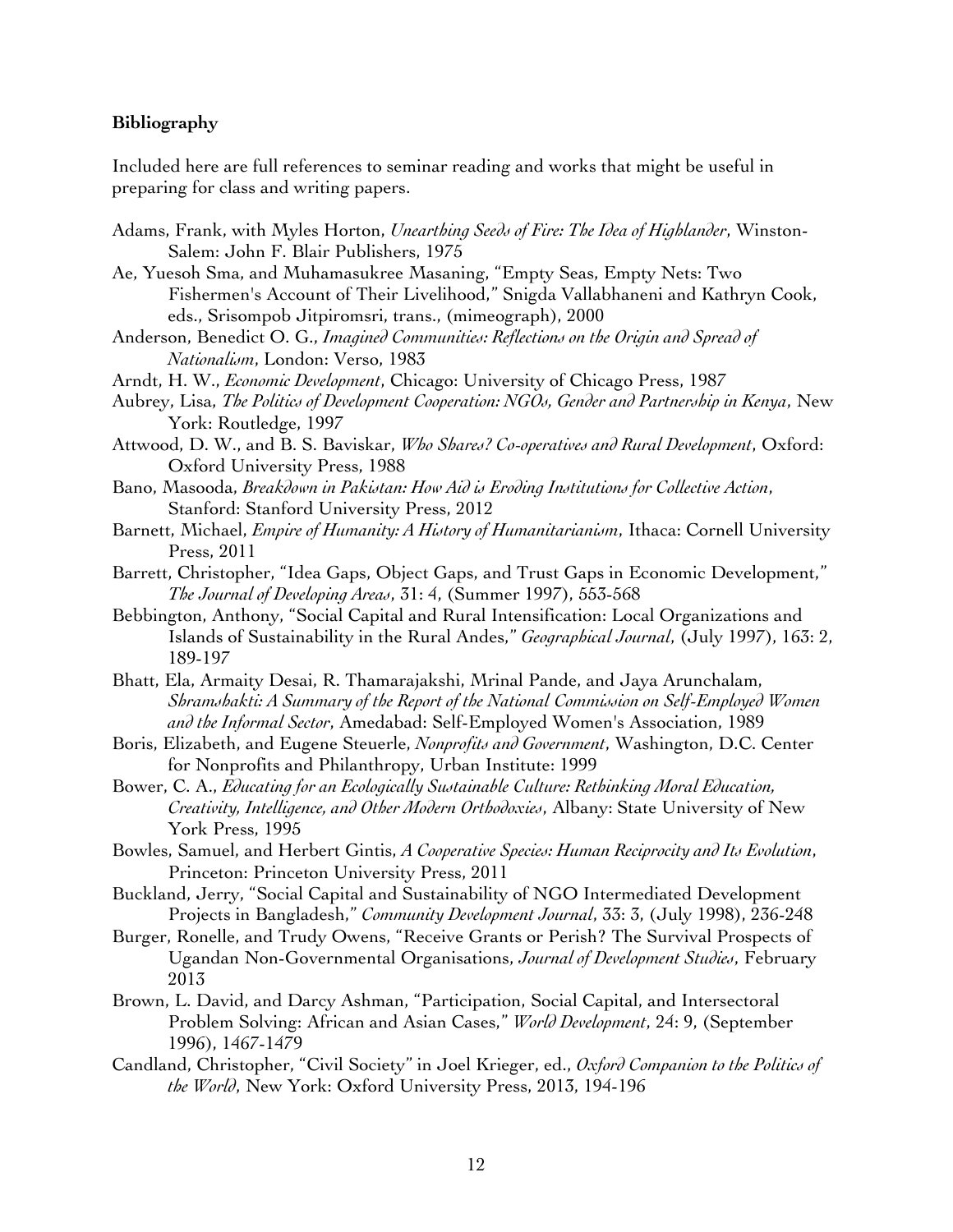- Candland, Christopher, "Faith as Social Capital: Religion and Community Development in Southern Asia," *Policy Sciences*, 33: 3, (Winter 2000), 355-374
- Candland, Christopher, "Social Capital" in Joel Krieger, ed., *Oxford Companion to the Comparative Politics*, New York: Oxford University Press, 2013,
- Candland, Christopher, and Siti Nurjanah, "Women's Empowerment through Islamic Organizations: The Role of Indonesia's *Nahdlatul Ulama* in Transforming a Government Birth Control Program into a Family Welfare Program," in Wendy Tyndale, ed., Visions of *Development: Spiritually Inspired Initiatives*, Aldershot: Ashgate, 2007, 94-101
- Carroll, Thomas, *Intermediary NGOs: The Supporting Link in Grassroots Development*, West Hartford: Kumarian, 1992
- Chambers, Robert, *Rural Development: Putting the Last First*, Prentice Hall, 1995.
- Craig, Gary, "Community Development in a Global Context," *Community Development Journal*, 33: 1, (January 1998), 2-17
- Dalrymple, Dana, "Green Revolution," in Joel Krieger, ed., *Oxford Companion to the Politics of the World*, New York: Oxford University Press, 2001, 337-338
- DeFilippa, James, and Susan Saegert, *The Community Development Reader*, Abingdon: Routledge second edition, 2012
- Edhi, Abdus Sattar, *An Autobiography: A Mirror to the Blind*, Tehmina Durrani, ed., Islamabad: National Bureau of Publications, 1996
- Eldridge, Philip, "Non-Governmental Organizations, the State, and Democratization in Indonesia," in Jim Schiller and Barbara Martin-Schiller, eds., *Imagining Indonesia: Cultural Politics and Political Culture*, Ohio University Center for International Studies, Southeast Asian Series, 97, 1997, 198-228
- Elkins, Paul, *A New World Order: Grassroots Movements for Global Change*, New York: Routledge, 1992
- Etzioni, Amitai, *A Comparative Analysis of Complex Organizations: On Power, Involvement, and their Correlates*: New York: Free Press of Glencoe, 1961.
- Fernando, Jude, and Alan Heston, eds., *The Role of NGOs: Charity and Empowerment*, The Annals of the American Academy of Political and Social Science, (volume 554), Thousand Oaks: Sage Periodical Press, November 1997
- Fisher, Julie, *Nongovernments: NGOs and the Political Development of the Third World*, West Hartford: Kumarian Press, 1998
- Fowler, Alan, "Authentic NGDO Partnerships in the New Policy Agenda for International Aid: Dead End or Light Ahead?," *Development and Change*, 29, (1998), 137-159
- Fox, Jonathan, "How Does Civil Society Thicken: The Political Construction of Social Capital in Rural Mexico," *World Development,* 24: 6, (June 1996), 1089-1103
- Fukiyama, Francis, "Social Capital and the World Economy," *Foreign Affairs*, 74: 5, (1995), 89- 103
- Gunckel, Colin. "Building a movement and constructing community: photography, the United Farm Workers, and El Malcriado." *Social Justice*, vol. 42, no. 3-4, 2016, p. 29+
- Hasan, Arif, *Participatory Development: The Story of the Orangi Pilot Project-Research and Training Institute and the Urban Resource Centre, Karachi, Pakistan*, Karachi: Oxford University Press, 2010
- Hasan, Arif, *The Unplanned Revolution: Observations on the Process of Socio-Economic Changes in Pakistan,* Karachi: Oxford University Press, 2009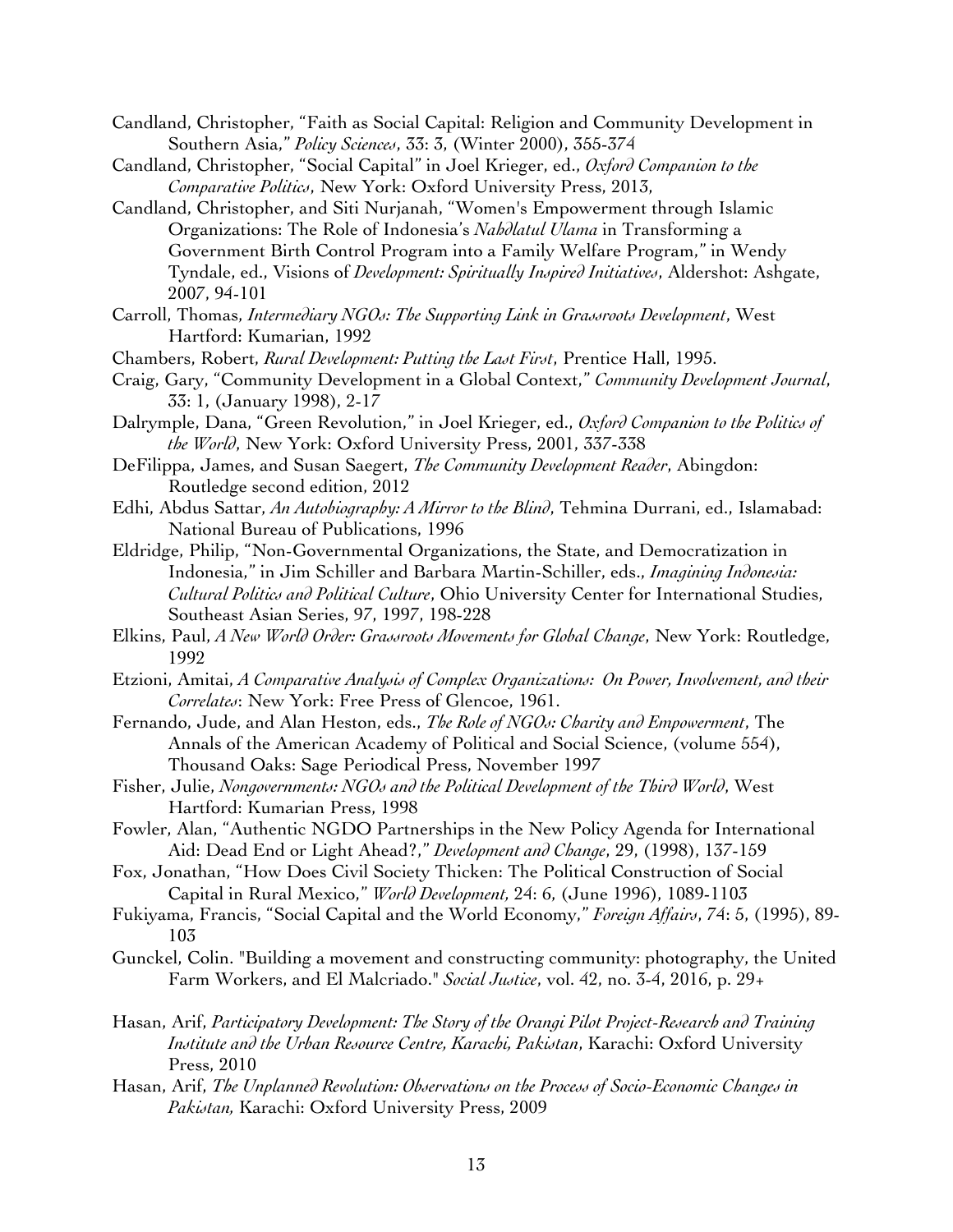- Haq, Mahbub ul, *Human Development in South Asia 1997*, New York: Oxford University Press, 1997
- Glen, John, *Highlander: No Ordinary School 1932-1962*, Lexington: The University Press of Kentucky, 1988
- Goulet, Denis, *Survival with Integrity: Sarvodaya at the Crossroads*, Colombo: Marga Institute, 1981
- Gramsci, "Socialism and Culture" in David Forgacs, ed., *The Gramsci Reader: Selected Writings, 1916-1935*, New York: New York University Press, 2000, (1916)
- Gulhati, Kaval, *Strengthening Voluntary Action in India*, Delhi: Konark Publishers, 1995
- Heller, Patrick, "Social Capital as a Product of Class Mobilization and State Intervention: Industrial Workers in Kerala, India," *World Development,* 24: 6, (June 1996), 1055-1071
- Hisam, Zeenat, *Making It Happen: Stories of Community-based Organizations*, Karachi: NGO Resource Center, 1998
- Holcombe, Susan, *Managing to Empower: The Grameen Bank's Experience of Poverty Alleviation*, London: Zed Books, 1995
- Hyden, Goran, "Civil Society, Social Capital, and Development: Dissection of a Complex Discourse," *Studies in Comparative International Development*, 32: 1, (Spring 1997), 3-30
- Holmén, Hans, and Magnus Jirström, eds., *Ground Level Development: NGOs, Cooperatives and Local Organizations in the Third World*, Lund: Lund University Press, 1994
- Jolly, Richard, "Human Development: The World After Copenhagen," *Global Governance*, 3, (1997), 233-248
- Klaiber, Jeffery, "The Catholic Church, Moral Education, and Citizenship in Latin America," *Journal of Moral Education*, 38: 4, (December 2010), 407-420
- Krishna, Anirudh, Norman Uphoff, and Milton Esman, eds., *Reasons for Hope: Instructive Experiences in Rural Development*, West Hartford: Kumarian Press, 1997
- Lean, Mary, *Bread, Bricks, and Belief: Communities in Charge of Their Future*, West Hartford: Kumarian Press, 1995
- Lernoux, Penny, Cry of the People: The Struggle for Human Rights in Latin America: The Catholic Church in Conflict with U.S Policy, New York: Penguin, 1982
- Macy, Joanna, *Dharma and Development: Religion as Resource in the Sarvodaya Self-Help Movement*, A.T. Ariyaratna, intro., West Hartford: Kumarian Press, 1983
- Maathai, Wangari Muta, *Unbowed: A Memoir*, New York: Alfred A. Knopf, 2006
- Merton, Lisa and Alan Dater, *Taking Root: The Vision of Wangari Maathai*, Marlboro, Vermont: Marlboro Productions, videorecording, 2008
- Montgomery, John, and Alex Inkeles, eds., *Social Capital as a Policy Resource*, Boston: Kluwer Academic Press, 2001
- Najam, Adil, "The Four C's of Government Third Sector-Government Relations," *Nonprofit Management and Leadership* 10: 4 (2000), 375-96
- Ndegwa, Stephen, *The Two Faces of Civil Society: NGOs and Politics in Africa*, West Hartford: Kumarian Press, 1996
- Olson, Mancur, *The Logic of Collective Action: Public Goods and the Theory of Groups*, Cambridge: Harvard University Press, 1965
- Pahnke, Anthony, "Working with the Past: Incorporating Public Policy, Religion, and Prior Movement Tactics." in *Brazil's Long Revolution: Radical Achievements of the Landless Workers Movement*, Tucson: University of Arizona Press, 2018, 87-123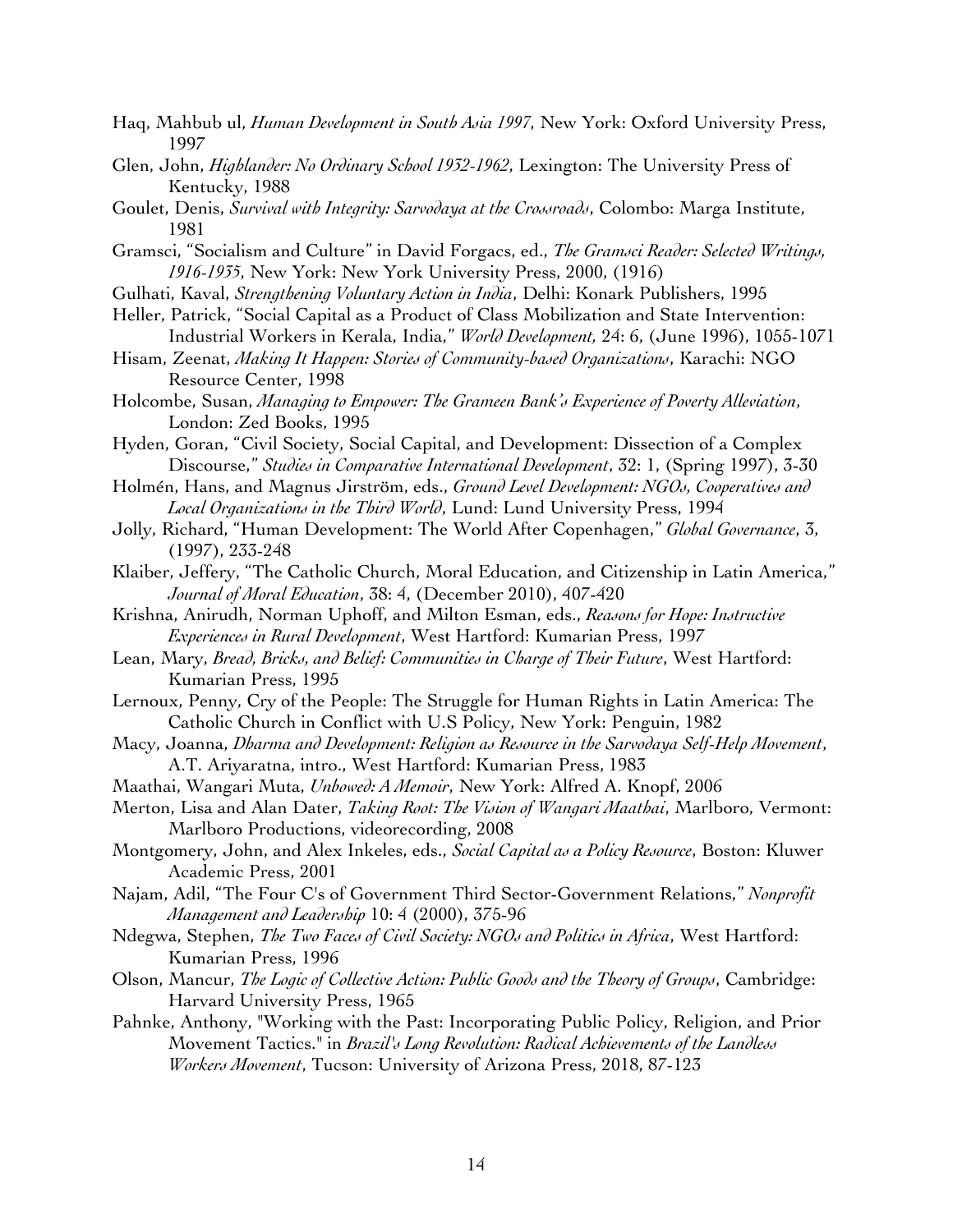- Pahnke, Anthony, "Dilemmas and Challenges when Confronting an 'Allied' Government" in *Brazil's Long Revolution: Radical Achievements of the Landless Workers Movement*, Tucson: University of Arizona Press, 2018, 157-92
- Portes, Alejandro, and Julia Sensenbrenner, "Embeddedness and Immigration: Notes on the Social Determinants of Economic Action," *American Journal of Sociology*, 98: 6, (May 1993), 1320-1350
- Pasuk, Phongpaichit, and Chris Baker, *Thailand: Economy and Polity*, Kuala Lumpur: Oxford University Press, 1995
- Pennar, Karen, "The Ties that Lead to Prosperity," *Business Week*, 15 December 1997, 153- 154, 155
- Petras, John, "NGOs: In The Service of Imperialism" *Journal of Contemporary Asia*, 29: 4, 429- 441
- Putnam, Robert, *Making Democracy Work: Civic Traditions in Modern Italy*, Princeton: Princeton University Press, 1993
- Ragin, Charles, *The Comparative Method: Moving Beyond Qualitative and Quantitative Strategies*, Berkeley: The University of California Press, 1987
- Rao, Nitya, Luise Rürup. R. Sudarshan, eds., *Sites of Change: The Structural Context of Empowering Women in India*, New Delhi: Friedrich Ebert Stiftung, 1996
- Rose, Kalima, *Where Women are Leaders: The SEWA Movement in India*, Atlantic Highlands: Zed Books, 1992
- Sanyal, Bishwapriya, *Cooperative Autonomy: The Dialects of State-NGOs Relationship in Developing Countries*, Geneva: International Institute for Industrial Relations, 1994
- Schiller, Jim, and Barbara Martin-Schiller, eds., *Imagining Indonesia: Cultural Politics and Political Culture*, Ohio University Center for International Studies, Southeast Asian Series, 97, 1997
- Shah, Tushaar, *Making Farmers' Co-operatives Work: Design, Governance, and Management*, New Delhi: Sage, 1995
- Seabrook, Jeremy, *Victims of Development: Resistance and Alternatives*, New York: Verso, 1993
- Sen, Amartya, "A Matter of Choice: Is Culture Merely an Adjunct to Development?," *UNESCO Courier*, (September 1996), 10-13
- Steinbeck, John, *In Dubious Battle*, New York: Penguin, 1979 (1936)
- Taylor, Jim, "Social Activism and Resistance on the Thai Frontier: The Case of Phra Prajak Khuttajitto," *Bulletin of Concerned Asian Scholars*, 25: 2 (April-June 1993), 3-16
- Tinker, Irene, ed., *Persistent Inequalities: Women and World Development*, New York: Oxford University Press, 1990
- Tinsley, Megan, "Six-S: A Burkinabe Grassroots Organization Combats Desertification while Providing Employment for the Poor," July 22, 2007 (1 page background available here)
- United Nations Development Programme, *Human Development Report*, New York: Oxford University Press, 1990-2016
- United Nations Development Programme, *Citizen Security with a Human Face: Evidence and Proposals for Latin America*, Regional Human Development Report 2013-14, 2013
- Uphoff, Norman, *Learning from Gal Oya: Possibilities for Participatory Development and Post-Newtonian Social Science*, Ithaca: Cornell University Press, 1992
- Uphoff, Norman, Milton Esman, and Krishna, Anirudh, eds., *Reasons for Success: Learning From Instructive Experiences in Rural Development*, West Hartford: Kumarian Press, 1998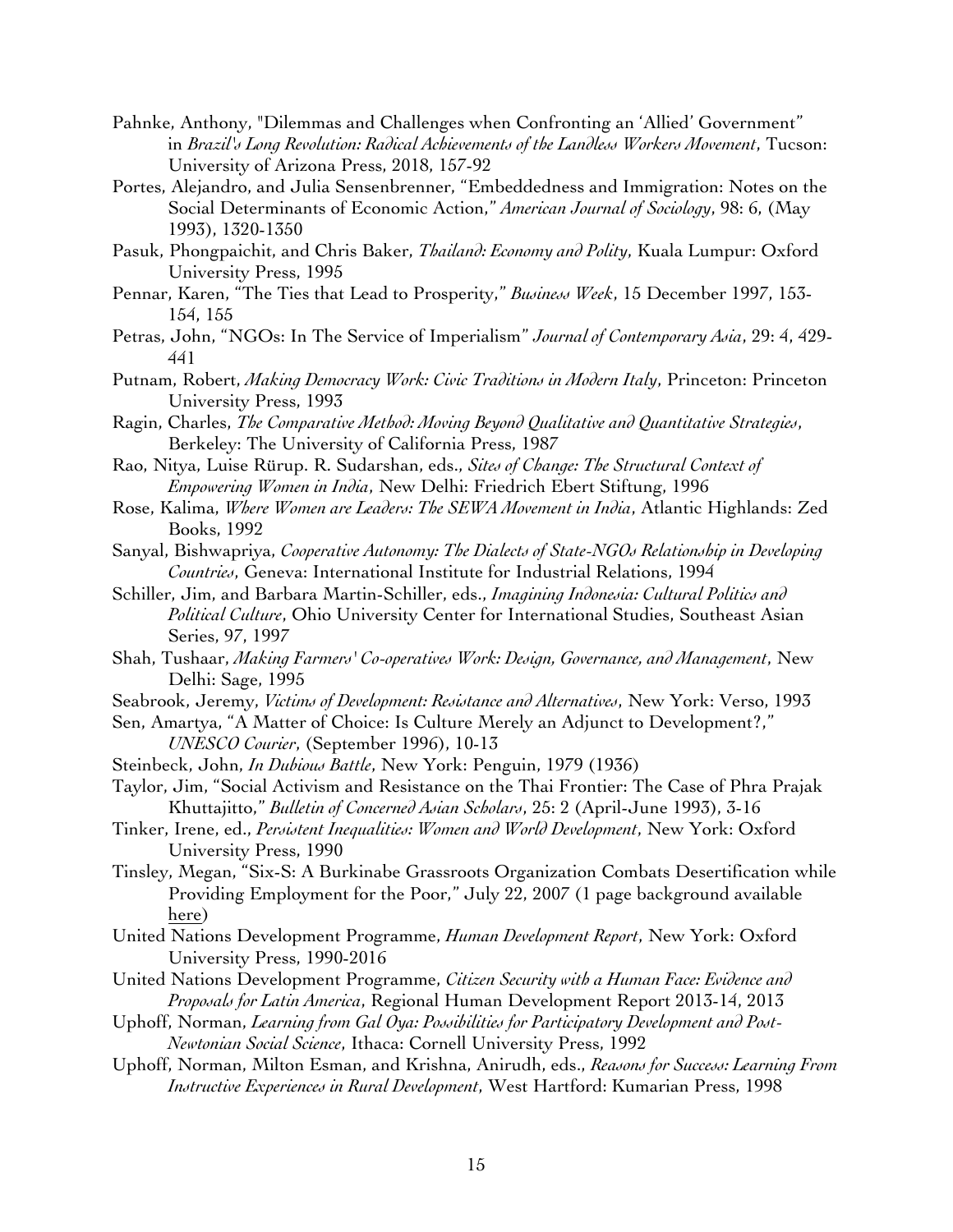- Vanek, Joann, Martha Alter Chen, Françoise Carré, James Heintz and Ralf Hussmanns, *Statistics on the Informal Economy: Definitions, Regional Estimates and Challenges*, WIEGO Working Paper (Statistics) 2, WIEGO Working Papers, April 2014
- Vidyarthi, Varun, "Development Goals and Struggles: Manavodaya's Experience," Interpreting Participatory Development: Voices and Reflections Series, 1: 3, Honolulu: East-West Center, 1990
- Viengchan, Mae Sompong, "Voice of the River: One Thai Villager's Story of the Pak Moon Dam" Jessica Friedrichs, Sofia Olson, Kaia Peterson, and Lydia Shula, eds., David Streckfuss and Arunee Chupkhunthod, trans., mimeograph, 2000
- Vinayak, Ramesh, "Time for Teamwork: Villagers overcome decades of government apathy and build their own bridge," *India Today*, (May 15, 1997), 10
- Ward, Jr., George F. "The Humanitarian Community Needs a Foreign Service," *The Review of Faith and International Affairs*, 8: 4, (Winter 2010), 59-64
- Warren, Mark, *Dry Bones Rattling: Community Building to Revitalize American Democracy*, Princeton: Princeton University Press, 2001
- Wignaraja, Ponna, Akmal Hussain, Harsh Sethi and Ganeshan Wignaraja: *Participatory Development: Learning from South Asia*, Tokyo: United Nations University Press; Karachi: Oxford University Press, 1991
- Williamson, Thad, David Imbroscio, and Gar Alperovitz, *Making a Place for Community: Local Democracy in a Global Era*, London: Routledge, 2002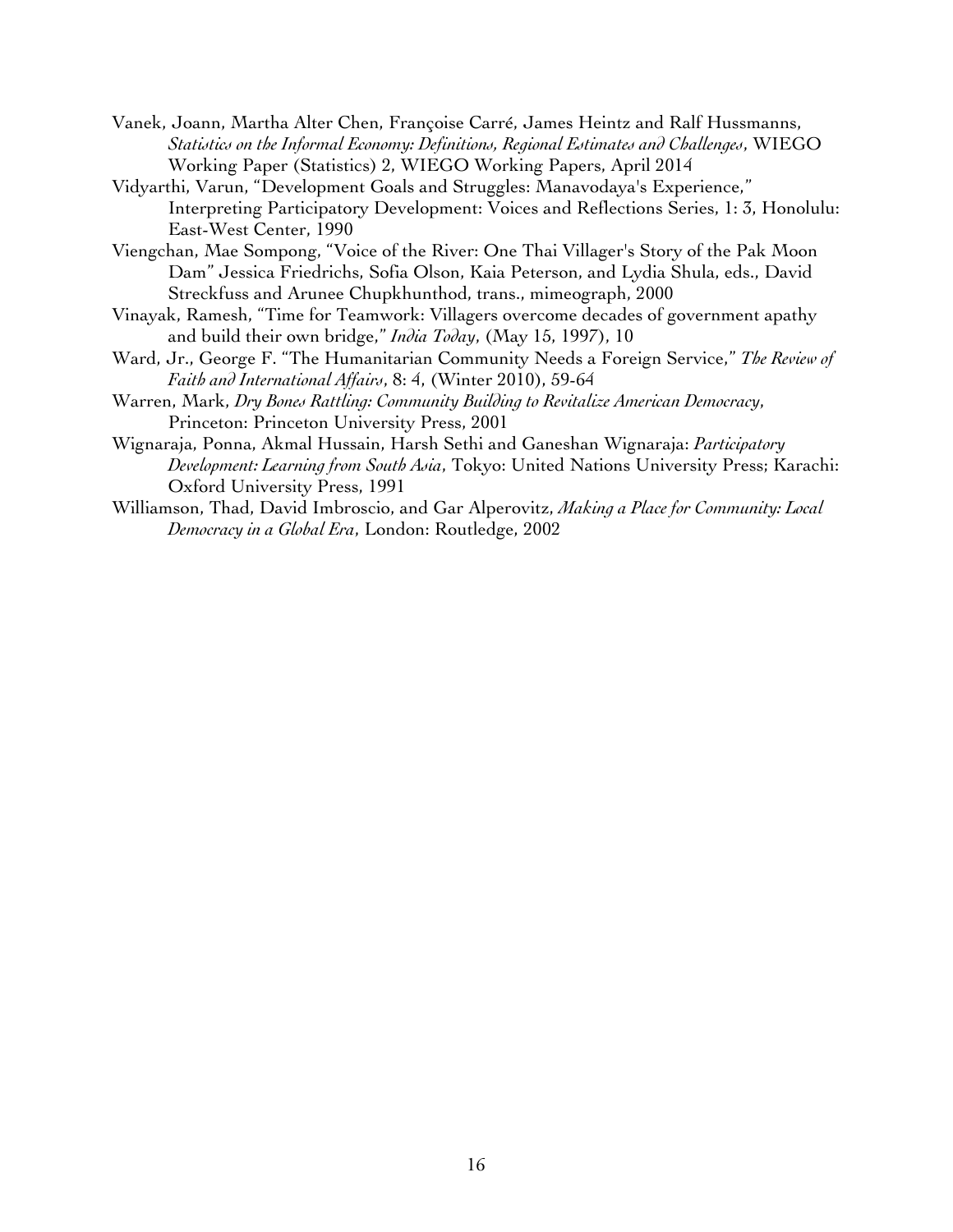# **Strategy for Your Final Paper**

Please use this five-staged approach to plan, propose, and write your final paper.

1. Articulate a question.

The most crucial and most difficult task in designing a good paper is posing a productive question. Take some time to figure out what is most puzzling or most unsatisfying about what you have read and learned in the study of community development. It is not useful to pose a question the answer to which is presentation of information alone. A fruitful question is often posed as a puzzle; and a successful paper presents a new way of looking at or resolving that puzzle.

2. Explain briefly why that question is important to study of community development.

In the face of the literature, or in the face of common sense, briefly explain why the question or puzzle demands an answer.

3. Defend briefly a strategy for addressing that question.

Different questions demand different methodological approaches. A single case study can answer some questions. Others require explicit comparative analysis. Some questions require interpretive approaches; others statistical analysis. (For discussion of methodological approaches, see Charles Ragin, *The Comparative Method: Moving Beyond Qualitative and Quantitative Strategies*.)

Explain briefly what your approach can deliver. (e.g., "Comparing micro-credit programs provided by organizations that offer union membership with micro-credit programs provided by organizations that do not allows one to assess whether enforced reciprocity is sufficient or whether bonded solidarity is necessary for micro-credit to transform women's lives.")

4. Apply that strategy.

Most of your paper should be devoted to analysis. Having done the difficult work of framing the paper with a question and devising a strategy for addressing that question, the analytical steps should be clear.

5. Draw conclusions.

In your conclusion, state forcefully what you established. Avoid the temptations to introduce some last minute variable that might explain more, to speculate on the future, or to make policy recommendations.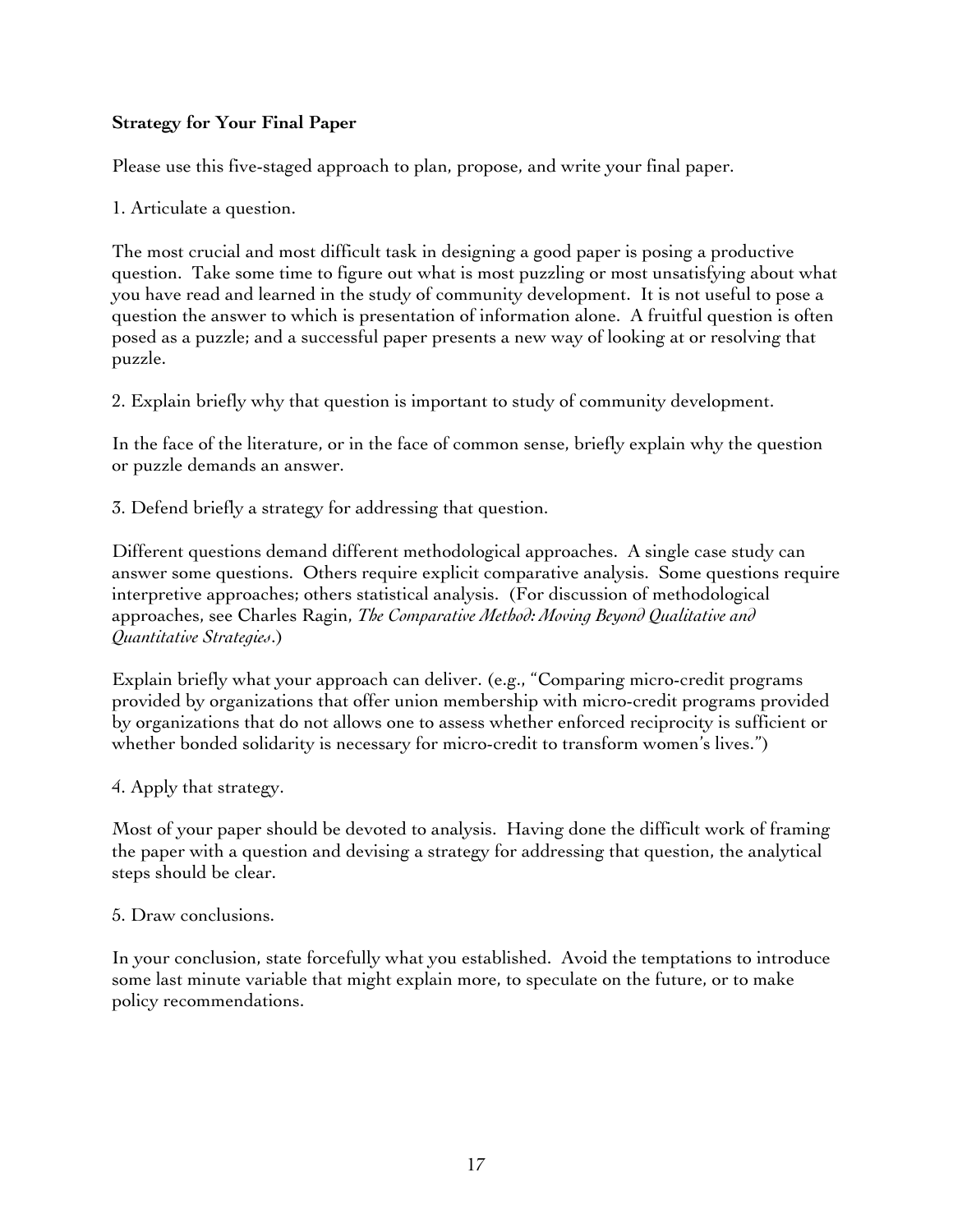## **Writing Suggestions for Your Final Paper**

Focus. A narrower argument is almost always more defensible and more interesting than a general argument. Be succinct. The text of your final paper – not including footnotes and bibliography – must be below the word limit. Accordingly, it is best to write long rough drafts and to then eliminate nonessential material. Papers may be shorter than the word limit. Many excellent papers are. At the end of the paper, give a word count.

In your introduction, state your question, approach, and argument. Use topic sentences. The contribution of each paragraph should be clear from its first sentence. Avoid lists, familiar metaphors, and contractions. Give phrases and the acronym for these phrases in parentheses (e.g., non-governmental organizations (NGOs)) before using an acronym alone. Capitalize acronyms. But do not capitalize common nouns.

Avoid first person claims. A sentence such as "I believe that a theory of community development requires attention to gender" leads the reader to divide attention between the authority of the writer and the truth of the claim being advanced. ("Hmm...? That's an interesting claim. But I wonder how she came to believes that.") Stating a claim directly usually gives it more credibility. (e.g., "A theory of community development requires attention to gender.")

Distinguish between governments, states, regimes, nations, and countries and be clear about the concept to which you refer. (See details below.) Do not use country names as substitutes for states, regimes, governments, or nations. The claim that "India has used preferential policies to combat caste discrimination" may refer to the administrative apparatus (i.e., the state), to the particular system of recruitment into that apparatus (i.e., the regime), or to a government (i.e., the people who manage the state). Do not conflate nations and states. A nation is conceived as a community that believes it is united by a collective identity, perhaps by citizenship, culture, ethnicity, history, language, religion, territory, or some mixture of these. A 'nation-state,' wherein the borders of national identity and state authority coincide perfectly, is a compelling notion and often used to legitimate government, but is non-existent. Keep in mind that states, countries, and regimes, being inanimate, are not actors. Thus, the notion of a 'non-state actor' is an unnecessary redundancy. All actors are non-state actors.

Please use Chicago style, give full citations in endnotes, and provide a bibliography.

Double-space; do not use one and one half-space formatting. Paginate. Check your grammar. Edit thoroughly. Proof read carefully.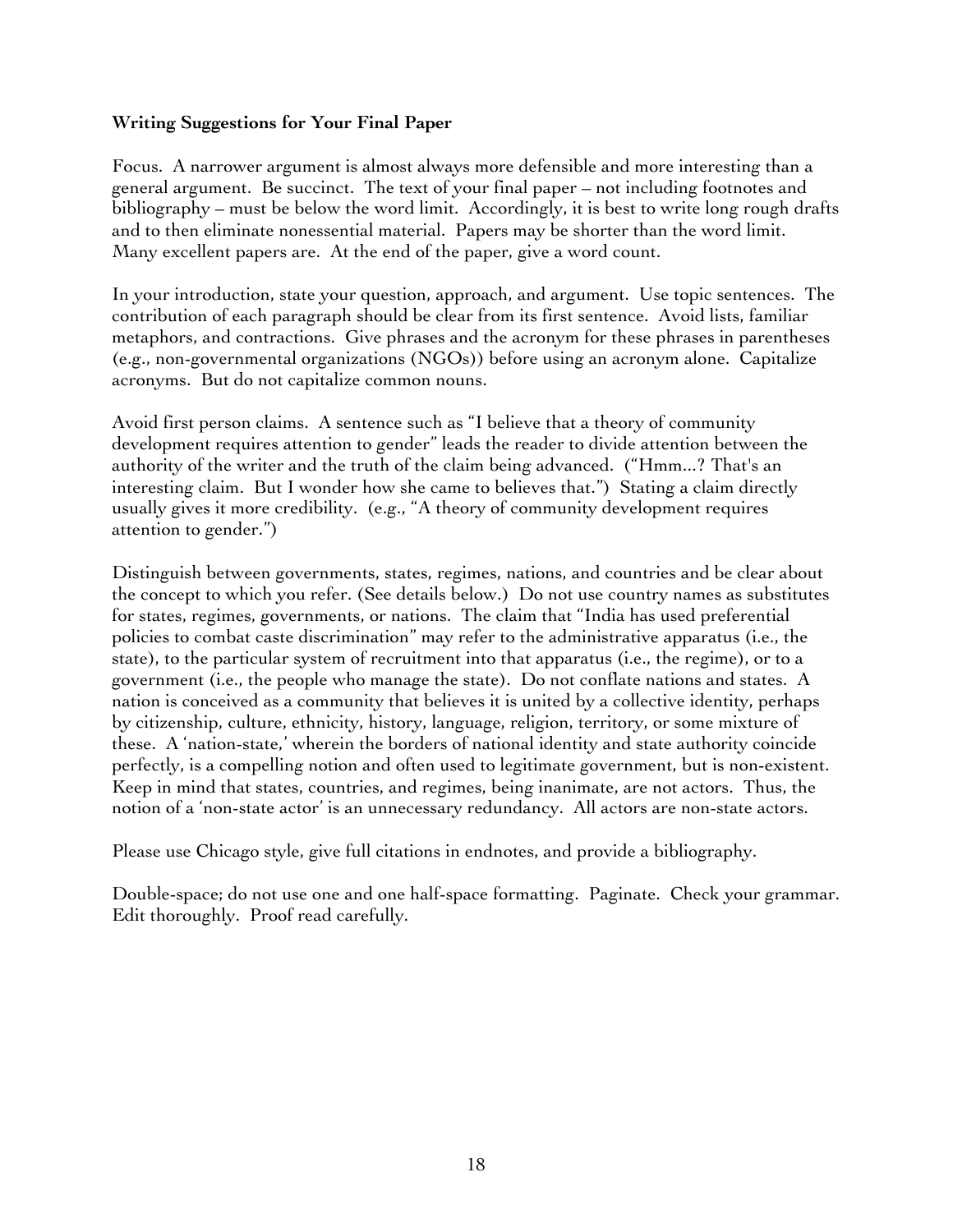## **Basic Concepts for the Study of Politics**

Political scientists do not always use the core concepts of their discipline consistently. For example, some political scientists use 'state,' 'government,' and 'nation' interchangeably. As a result, it can be difficult to evaluate some claims. The definitions below are provided so that we can know with some certainty what we mean when we use these core concepts.

## What is government?

A government is that group of people who have the authority to manage a state. Governments change more frequently than states, bureaucracies, or regimes.

#### What is a state?

A state is a collection of institutions that creates and imposes rules (the law) for behavior within a defined territory. A state might be capable of doing some things (e.g., going to war) better than others (e.g., educating the citizenry), but the state does not have a will of its own. The state is inanimate. Like a knife, it can be used to cut; but it does not itself cut. That a government – the people who run the state – is selected democratically does not mean that the state is democratically organized. Indeed, there is no such thing as a 'democratic state.' States are organized undemocratically.

## What is a bureaucracy?

A bureaucracy is a group of people who manages a state on behalf of government; they do not have independent political authority. Civil servants are sometimes referred to as the 'permanent government' because they are intended to not have independent political authority; this way, they can serve different governments without questions about their loyalty. Political appointees, on the other hand, come and go with the government that appoints them. Political appointees are a part of the government, not part of the bureaucracy.

## What is an institution?

An institution is a pattern of behavior supported by culture and custom (i.e., informal institutions) or by law and regulation (i.e., formal institutions). Marriage, for example, is an institution, created both formally and informally. In electoral regimes, regular competitive elections for political office are an institution.

#### What is a regime?

A regime is a system for the selection of a government. A military regime is one in which the military selects the government. An electoral regime is one in which elections determine the government. A theocratic regime is one in which the government is ordained by God.